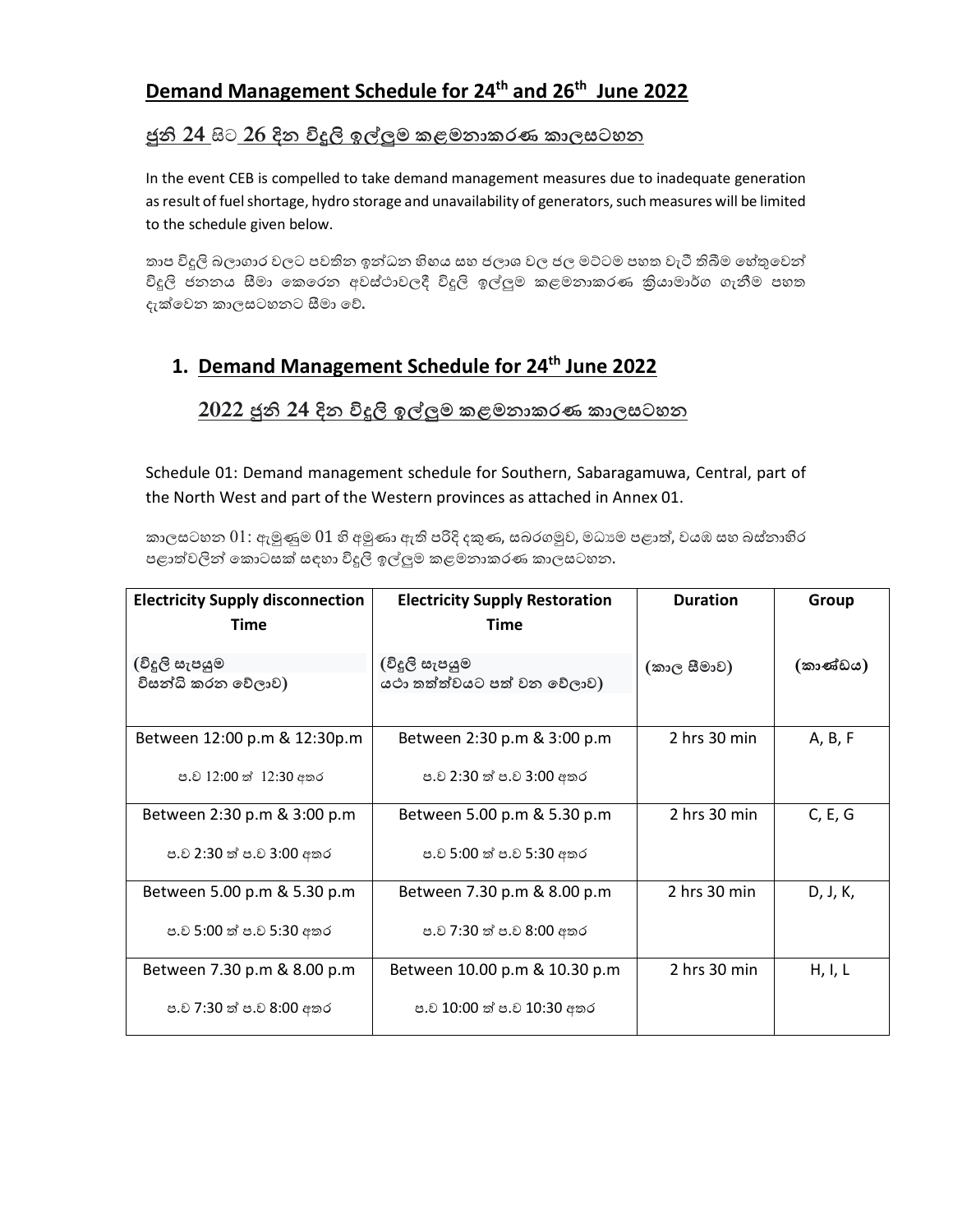Schedule 02: Demand management schedule for Nothern, North Central, Part of the Central, part of the North West and part of the Western province, Eastern, UVA as attached in Annex 02.

කාලසටහන  $02$ : ඇමුණුම  $02$  හි අමුණා ඇති පරිදි උතුර, උතුරු ම $\bar{c}$ , න $\bar{\phi}$ ගනහිර, ඌව පළාත්, වයඹ සහ බස්නාහිර පළාතේ කොටසක් සඳහා විදුලි ඉල්ලුම කළමනාකරණ කාලසටහන.

| <b>Electricity Supply disconnection</b><br>Time | <b>Electricity Supply Restoration</b><br>Time | <b>Duration</b>  | Group    |
|-------------------------------------------------|-----------------------------------------------|------------------|----------|
| (විදූලි සැපයුම විසන්ධි කරන<br>වේලාව)            | (විදූලි සැපයුම<br>යථා තත්ත්වයට පත් වන වේලාව)  | (කාල සීමාව)      | (කාණ්ඩය) |
| Between 12:00 p.m & 12:30p.m                    | Between 2:30 p.m & 3:00 p.m                   | 2 hrs 30 min     | P        |
| ප.ව 12:00 ත් 12:30 අතර                          | ප.ව 2:30 ත් ප.ව 3:00 අතර                      |                  |          |
| Between 2:30 p.m & 3:00 p.m                     | Between 5.00 p.m & 5.30 p.m                   | $2$ hrs $30$ min | Q, W     |
| ප.ව 2:30 ත් ප.ව 3:00 අතර                        | ප.ව 5:00 ත් ප.ව 5:30 අතර                      |                  |          |
| Between 5.00 p.m & 5.30 p.m                     | Between 7.30 p.m & 8.00 p.m                   | $2$ hrs $30$ min | R, S, U  |
| ප.ව 5:00 ත් ප.ව 5:30 අතර                        | ප.ව 7:30 ත් ප.ව 8:00 අතර                      |                  |          |
| Between 7.30 p.m & 8.00 p.m                     | Between 10.00 p.m & 10.30 p.m                 | $2$ hrs $30$ min | T, V     |
| ප.ව 7:30 ත් ප.ව 8:00 අතර                        | ප.ව 10:00 ත් ප.ව 10:30 අතර                    |                  |          |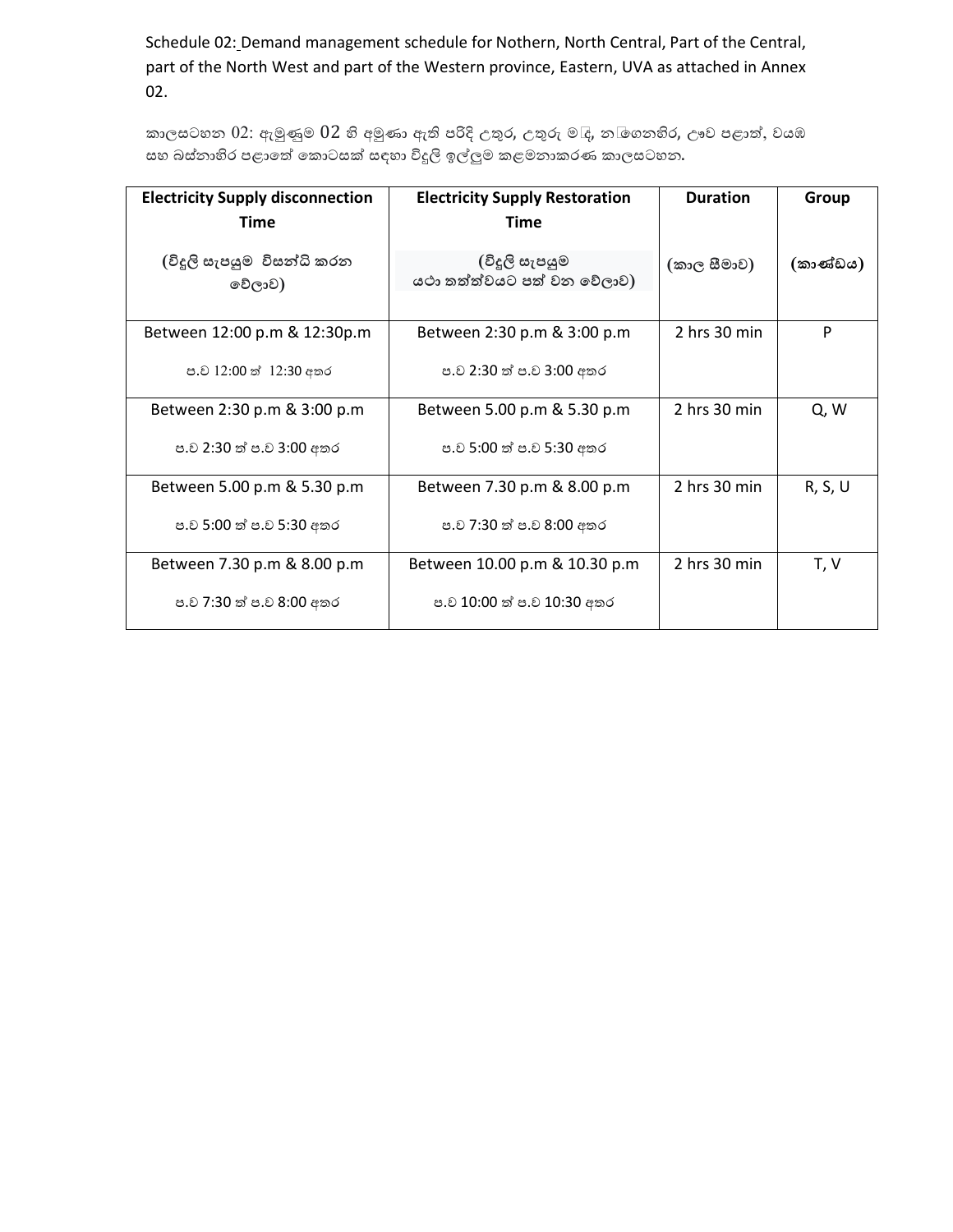Schedule 03: Demand management schedule for feeders supplying to Colombo city commercial zones as attached in Annex 03.

කාලසටහන  $03$ : ඇමුණුම  $03$  හි අමුණා ඇති පරිදි කොළඹ නගර වාණිජ කලාප සඳහා විදුලි ඉල්ලුම කළමනාකරණ කාලසටහන

| <b>Electricity Supply disconnection</b> | <b>Electricity Supply Restoration</b> | <b>Duration</b> | Group    |
|-----------------------------------------|---------------------------------------|-----------------|----------|
| Time                                    | <b>Time</b>                           |                 |          |
| (විදූලි සැපයුම                          | (විදූලි සැපයුම                        | (කාල සීමාව)     | (කාණ්ඩය) |
| විසන්ධි කරන වේලාව)                      | යථා තත්ත්වයට පත් වන වේලාව)            |                 |          |
| Between 06:00 a.m & 06:20 a.m           | Between 08:00 a.m & 08:20 a.m         | 2 hrs           | CC       |
| පෙ.ව 06:00 ත් පෙ.ව 06:20 අතර            | පෙ.ව 08:00 ත් පෙ.ව 08:20 අතර          |                 |          |

Schedule 04: Demand management schedule for feeders supplying to industrial zones as attached in Annex 04

කාලසටහන  $04$ : ඇමුණුම  $04$  හි අමුණා ඇති පරිදි  $B0I$  කාර්මික කලාප සඳහා විදුලි ඉල්ලුම කළමනාකරණ කාලසටහන

| <b>Electricity Supply disconnection</b> | <b>Electricity Supply Restoration</b> | <b>Duration</b> | Group            |
|-----------------------------------------|---------------------------------------|-----------------|------------------|
| <b>Time</b>                             | <b>Time</b>                           |                 |                  |
| ©දුලි සැපයුම                            | (විදුලි සැපයුම යථා තත්ත්වයට පත්       | (කාල සීමාව)     | (කාණ්ඩය)         |
| විසන්ධි කරන වේලාව)                      | වන වේලාව)                             |                 |                  |
|                                         |                                       |                 |                  |
| Between 05:00 a.m & 05:20 a.m           | Between 08:00 a.m & 08:20 a.m         | 3 hrs           | M, N, O, X, Y, Z |
| පෙ.ව 05:00 ත් පෙ.ව 05:20 අතර            | පෙ.ව 08:00 ත් පෙ.ව 08:20 අතර          |                 |                  |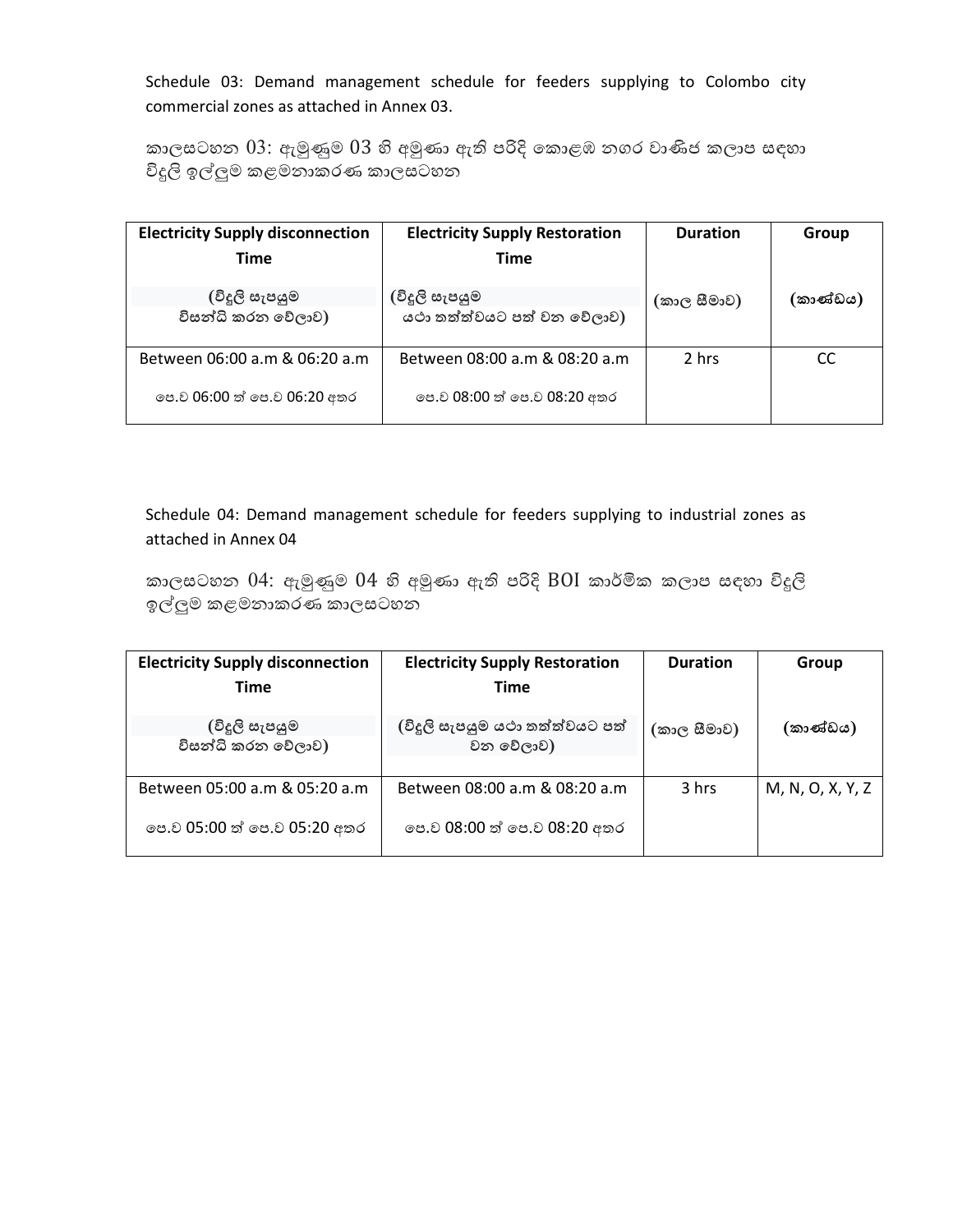# **2. Demand Management Schedule for 25th June 2022**

### <u>2022 ජුනි 25 දින විදුලි ඉල්ලුම කළමනාකරණ කාලසටහන </u>

Schedule 01: Demand management schedule for Southern, Sabaragamuwa, Central, part of the North West and part of the Western provinces as attached in Annex 01.

කාලසටහන  $01$ : ඇමුණුම  $01$  හි අමුණා ඇති පරිදි දකුණ, සබරගමුව, මධාාම පළාත්, වයඹ සහ බස්නාහිර පළාත්වලින් කොටසක් සඳහා විදුලි ඉල්ලුම කළමනාකරණ කාලසටහන.

| <b>Electricity Supply disconnection</b><br>Time             | <b>Electricity Supply Restoration</b><br>Time               | <b>Duration</b>  | Group    |
|-------------------------------------------------------------|-------------------------------------------------------------|------------------|----------|
| (විදූලි සැපයුම<br>විසන්ධි කරන වේලාව)                        | (විදූලි සැපයුම<br>යථා තත්ත්වයට පත් වන වේලාව)                | (කාල සීමාව)      | (කාණ්ඩය) |
| Between 9:30 a.m & 10:00 a.m<br>පෙ.ව 9:30 ත් පෙ.ව 10:00 අතර | Between 12:00 p.m & 12:30 p.m<br>ප.ව 12:00 ත් ප.ව 12:30 අතර | 2 hrs 30 min     | A, B, F  |
| Between 2:30 p.m & 3:00 p.m<br>ප.ව 2:30 ත් ප.ව 3:00 අතර     | Between 5.00 p.m & 5.30 p.m<br>ප.ව 5:00 ත් ප.ව 5:30 අතර     | $2$ hrs $30$ min | C, E, G  |
| Between 5.00 p.m & 5.30 p.m<br>ප.ව 5:00 ත් ප.ව 5:30 අතර     | Between 7.30 p.m & 8.00 p.m<br>ප.ව 7:30 ත් ප.ව 8:00 අතර     | 2 hrs 30 min     | D, J, K, |
| Between 7.30 p.m & 8.00 p.m<br>ප.ව 7:30 ත් ප.ව 8:00 අතර     | Between 10.00 p.m & 10.30 p.m<br>ප.ව 10:00 ත් ප.ව 10:30 අතර | 2 hrs 30 min     | H, I, L  |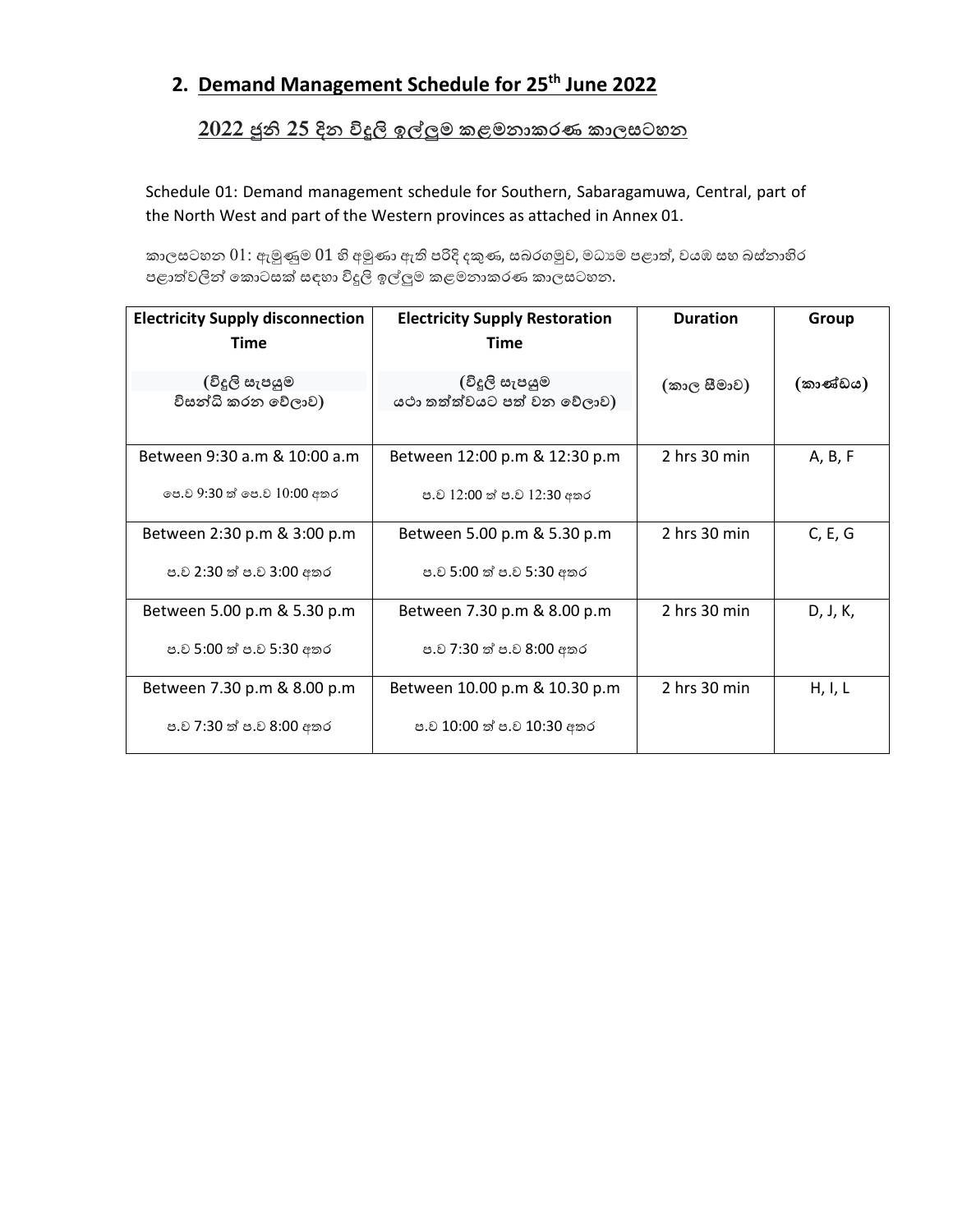Schedule 02: Demand management schedule for Nothern, North Central, Part of the Central, part of the North West and part of the Western province, Eastern, UVA as attached in Annex 02.

කාලසටහන  $02$ : ඇමුණුම  $02$  හි අමුණා ඇති පරිදි උතුර, උතුරු ම $\mathbb{I}_{\mathsf{f}}$ , න $\mathbb{I}$ ගනහිර, ඌව පළාත්, වයඹ සහ බස්නාහිර පළාතේ කොටසක් සඳහා විදුලි ඉල්ලුම කළමනාකරණ කාලසටහන.

| <b>Electricity Supply disconnection</b> | <b>Electricity Supply Restoration Time</b> | <b>Duration</b>  | Group    |
|-----------------------------------------|--------------------------------------------|------------------|----------|
| <b>Time</b>                             | (විදූලි සැපයුම                             |                  |          |
| (විදූලි සැපයුම                          | යථා තත්ත්වයට පත් වන වේලාව)                 | (කාල සීමාව)      | (කාණ්ඩය) |
| විසන්ධි කරන වේලාව)                      |                                            |                  |          |
| Between 9:30 a.m & 10:00 a.m            | Between 12:00 p.m & 12:30 p.m              | 2 hrs 30 min     | P        |
| පෙ.ව 9:30 ත් පෙ.ව 10:00 අතර             | ප.ව 12:00 ත් ප.ව 12:30 අතර                 |                  |          |
| Between 2:30 p.m & 3:00 p.m             | Between 5.00 p.m & 5.30 p.m                | $2$ hrs $30$ min | Q, W     |
| ප.ව 2:30 ත් ප.ව 3:00 අතර                | ප.ව 5:00 ත් ප.ව 5:30 අතර                   |                  |          |
| Between 5.00 p.m & 5.30 p.m             | Between 7.30 p.m & 8.00 p.m                | $2$ hrs $30$ min | R, S, U  |
| ප.ව 5:00 ත් ප.ව 5:30 අතර                | ප.ව 7:30 ත් ප.ව 8:00 අතර                   |                  |          |
| Between 7.30 p.m & 8.00 p.m             | Between 10.00 p.m & 10.30 p.m              | $2$ hrs $30$ min | T, V     |
| ප.ව 7:30 ත් ප.ව 8:00 අතර                | ප.ව 10:00 ත් ප.ව 10:30 අතර                 |                  |          |

Schedule 03: Demand management schedule for feeders supplying to Colombo city commercial zones as attached in Annex 03.

කාලසටහන  $03$ : ඇමුණුම  $03$  හි අමුණා ඇති පරිදි කොළඹ නගර වාණිජ කලාප සඳහා විදුලි ඉල්ලුම කළමනාකරණ කාලසටහන

| <b>Electricity Supply disconnection</b> | <b>Electricity Supply Restoration</b> | <b>Duration</b> | Group    |
|-----------------------------------------|---------------------------------------|-----------------|----------|
| Time                                    | Time                                  |                 |          |
| (විදූලි සැපයුම                          | (විදූලි සැපයුම                        | (කාල සීමාව)     | (කාණ්ඩය) |
| විසන්ධි කරන වේලාව)                      | යථා තත්ත්වයට පත් වන වේලාව)            |                 |          |
| Between 06:00 a.m & 06:20 a.m           | Between 08:00 a.m & 08:20 a.m         | 2 hrs           | CC       |
| පෙ.ව 06:00 ත් පෙ.ව 06:20 අතර            | පෙ.ව 08:00 ත් පෙ.ව 08:20 අතර          |                 |          |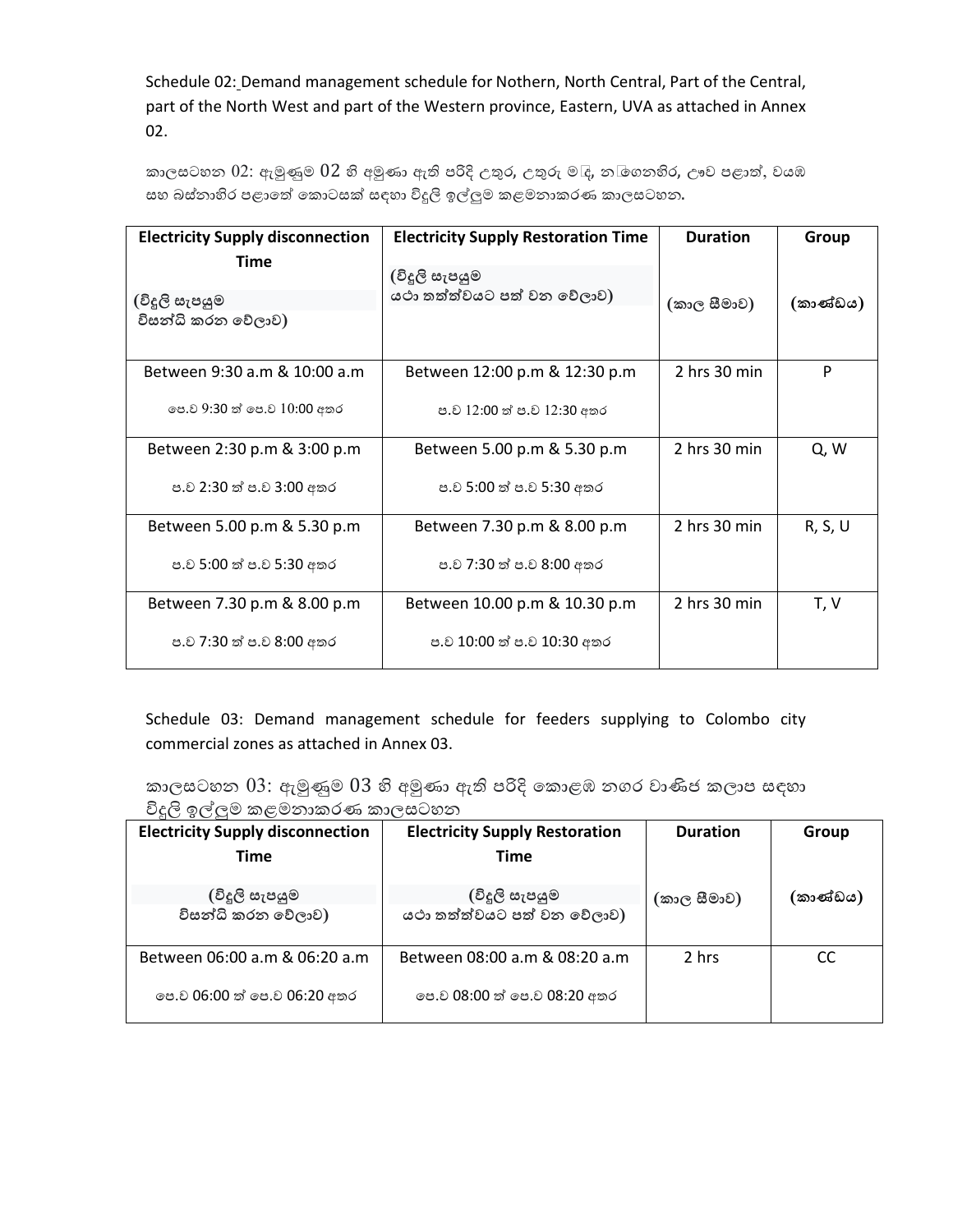# **3. Demand Management Schedule for 26th June 2022**

### <u>2022 ජුනි 26 දින විදුලි ඉල්ලුම කළමනාකරණ කාලසටහන </u>

Schedule 01: Demand management schedule for Southern, Sabaragamuwa, Central, part of the North West and part of the Western provinces as attached in Annex 01.

කාලසටහන  $01$ : ඇමුණුම  $01$  හි අමුණා ඇති පරිදි දකුණ, සබරගමුව, මධාාම පළාත්, වයඹ සහ බස්නාහිර පළාත්වලින් කොටසක් සඳහා විදුලි ඉල්ලුම කළමනාකරණ කාලසටහන.

| <b>Electricity Supply disconnection</b><br>Time         | <b>Electricity Supply Restoration</b><br>Time               | <b>Duration</b> | Group    |
|---------------------------------------------------------|-------------------------------------------------------------|-----------------|----------|
| (විදූලි සැපයුම<br>විසන්ධි කරන වේලාව)                    | (විදූලි සැපයුම<br>යථා තත්ත්වයට පත් වන වේලාව)                | (කාල සීමාව)     | (කාණ්ඩය) |
| Between 2:00 p.m & 2:30 p.m<br>ප.ව 2:00 ත් ප.ව 2:30 අතර | Between 4:00 p.m & 4:30 p.m<br>ප.ව 4:00 ත් ප.ව :30 අතර      | 2 hrs           | A, B, F  |
| Between 4:00 p.m & 4:30 p.m<br>ප.ව 4:00 ත් ප.ව :30 අතර  | Between 6.00 p.m & 6.30 p.m<br>ප.ව 6:00 ත් ප.ව 6:30 අතර     | 2 hrs           | C, E, G  |
| Between 6.00 p.m & 6.30 p.m<br>ප.ව 6:00 ත් ප.ව 6:30 අතර | Between 8.00 p.m & 8.30 p.m<br>ප.ව 8:00 ත් ප.ව 8:30 අතර     | 2 hrs           | D, J, K, |
| Between 8.00 p.m & 8.30 p.m<br>ප.ව 8:00 ත් ප.ව 8:30 අතර | Between 10.00 p.m & 10.30 p.m<br>ප.ව 10:00 ත් ප.ව 10:30 අතර | 2 hrs           | H, I, L  |